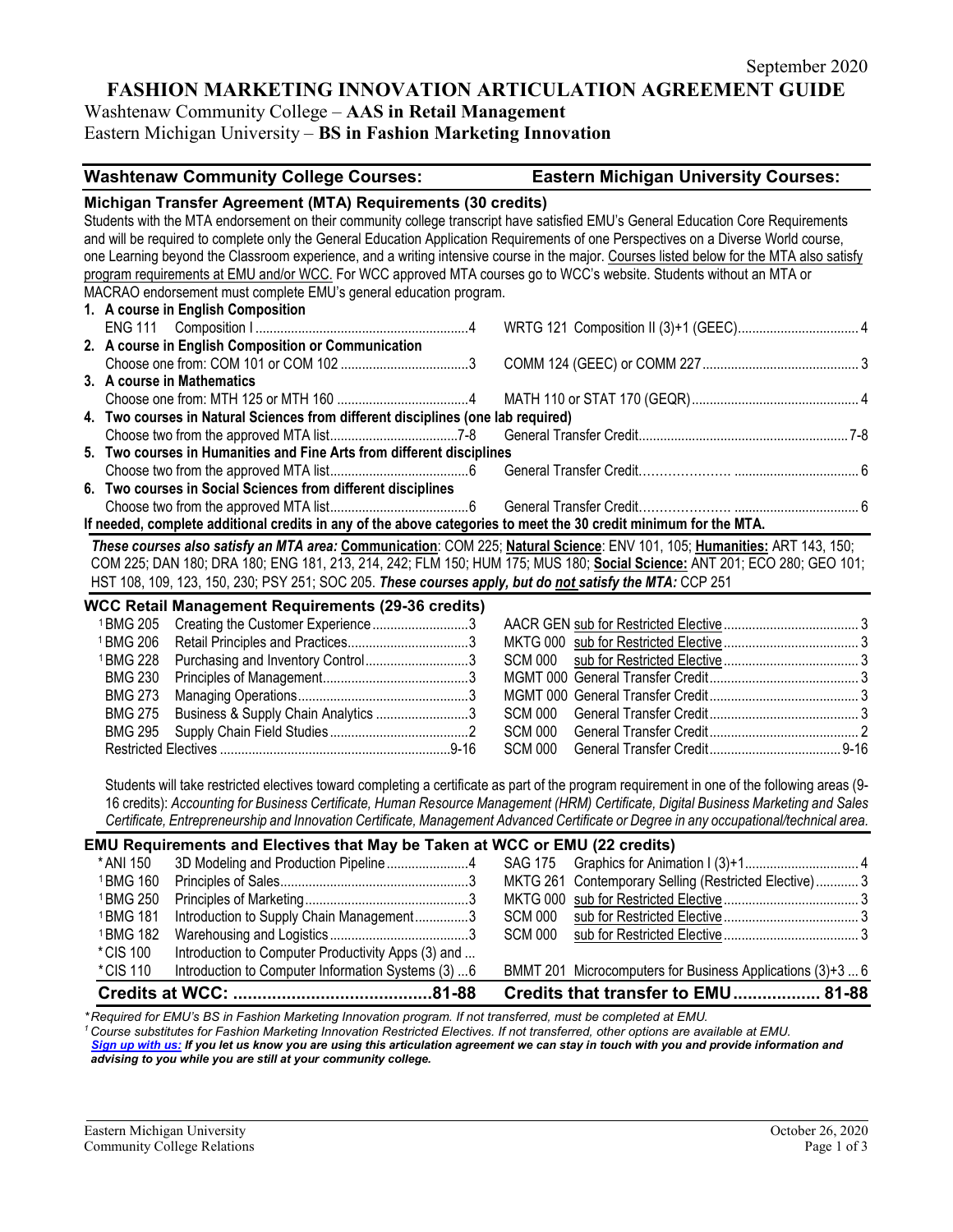## **FASHION MARKETING INNOVATION ARTICULATION AGREEMENT GUIDE**

Washtenaw Community College – **AAS in Retail Management** Eastern Michigan University – **BS in Fashion Marketing Innovation**

## **Completion of the BS in Fashion Marketing Innovation**

### **Major Requirements (51 credits)**

#### **Program Requirements (48 credits)**

| <b>ATM 145</b>         | Introduction to Business Fashion 3               |  |
|------------------------|--------------------------------------------------|--|
| <b>ATM 150</b>         | Fashion Trend Forecasting3                       |  |
| <b>ATM 200</b>         | Aesthetics & Design Apparel Using Illustrator .3 |  |
| <b>ATM 212</b>         | Textile Science I: Fibers & Yarns 3              |  |
| <b>ATM 255</b>         |                                                  |  |
| <b>ATM 302</b>         | Fashion Manufacturing Techniques CAD I 3         |  |
| <b>ATM 312</b>         |                                                  |  |
| ATM 345                |                                                  |  |
| ATM 355                |                                                  |  |
| <b>ATM 390</b>         | Virtual Retail and Merchandising3                |  |
| <b>ATM 437</b>         |                                                  |  |
| <sup>1</sup> ATM 487L4 |                                                  |  |
|                        |                                                  |  |
| FMI 125                | Fashion Brand Management 3                       |  |
| FMI 402                | Product Development CAS-2 3                      |  |
| MGMT 388               | Introduction to Entrepreneurship 3               |  |

### **Restricted Electives (3 credits)**

Select 3 hours from the following list or with approval from a program advisor, any course from the following minors, Marketing, Entrepreneurship, and Supply Chain. Students who have not transferred courses over from WCC toward this requirement must complete the 24 required credits for Restricted Electives.

| <b>ATM 105</b>  |                                          |  |
|-----------------|------------------------------------------|--|
| <b>ATM 118</b>  |                                          |  |
| <b>ATM 135</b>  | Cultural Study of Dress [GEGA] 3         |  |
| ATM 210         |                                          |  |
| <b>ATM 265</b>  | Merchandising of Interior Furnishings3   |  |
| <b>ATM 380</b>  | Fashion of the Haute Couture 3           |  |
| <b>ATM 392</b>  |                                          |  |
| <b>ATM 404</b>  | Textiles for Merchandising 3             |  |
| ATM 439         |                                          |  |
| <b>FMI 460</b>  | Virtual Product Development CAD 3D 3     |  |
| <b>MKTG 360</b> |                                          |  |
| MKTG 365        |                                          |  |
|                 |                                          |  |
| <b>MKTG 473</b> | Marketing & Product Innovation3          |  |
| <b>SCM 380</b>  | Introduction to Supply Chain Management3 |  |
| <b>SCM 385</b>  |                                          |  |
| <b>SCM 386</b>  | Purchasing & Supply Management3          |  |
|                 |                                          |  |

| Minimum Credits to Graduate:  120 |  |
|-----------------------------------|--|

*1 Satisfies EMU's Learning Beyond the Classroom Requirement. 2 Satisfies EMU's Writing Intensive Requirement*